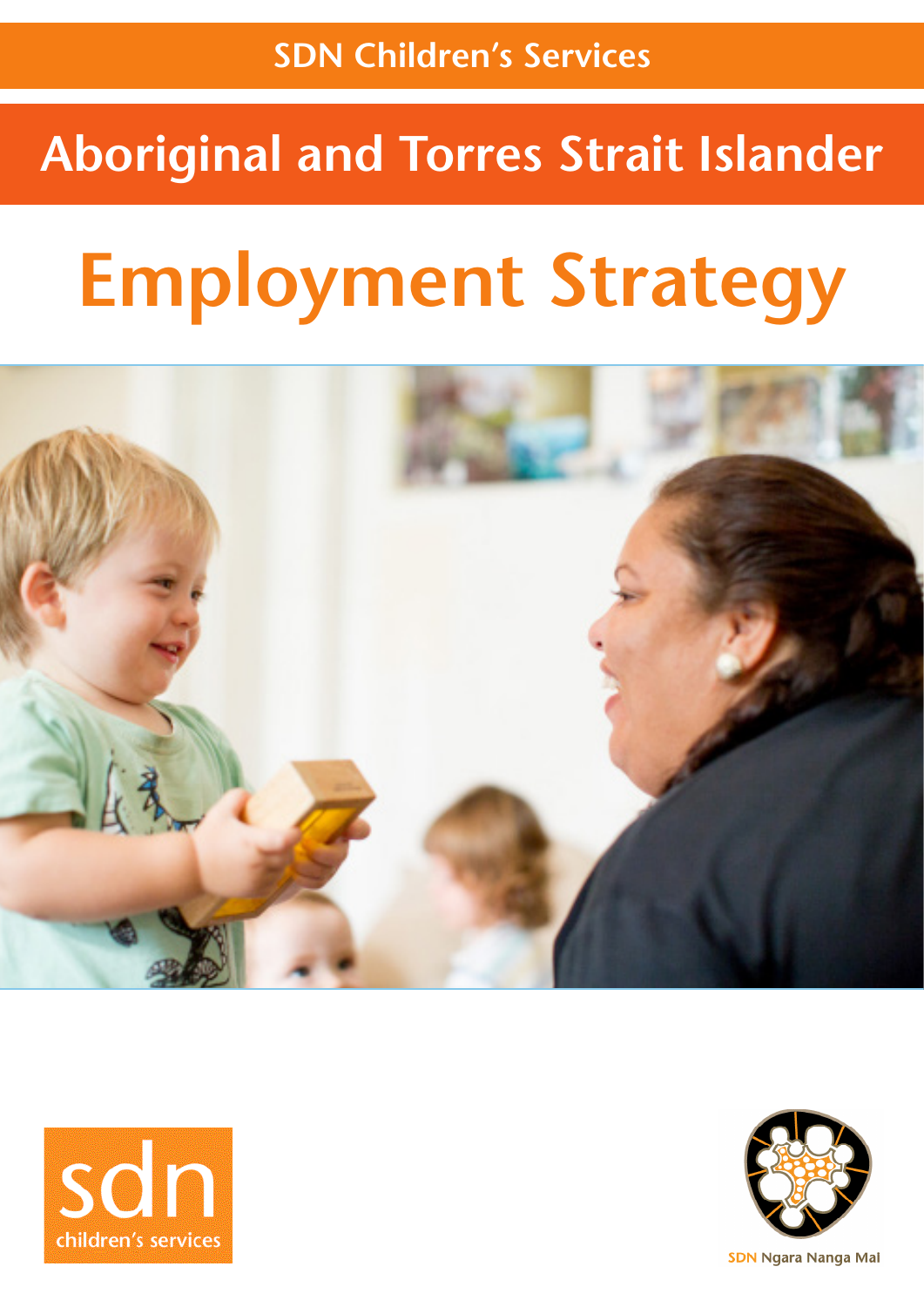

# **1. Attract Aboriginal and Torres Strait Islander staff**

**Objective:** To attract Aboriginal and Torres Strait Islander staff

**Intended outcome:** Recruitment processes give Aboriginal and Torres Strait Islander applicants the best opportunity to demonstrate their capabilities for advertised positions

#### **Actions:**

- Þ maintain engagement with the local community to promote employment opportunities.
- target potential Aboriginal and/or Torres Strait Islander staff through specific advertising and recruitment. b
- develop a guide on managing the selection process where an applicant identifies as being Aboriginal or Torres Strait Islander on Þ their application for any general vacancies.
- develop processes to measure and progressively improve Aboriginal and Torres Strait Islander job application rates, success rates ь and develop a feedback process
- ь ensure SDN utilises the Aboriginal Practice Leader when the applicant moves through the interview process — make this clear with the applicant from the outset of the employment process.
- incorporate identified good practice in Aboriginal and Torres Strait Islander recruitment into SDN's recruitment processes. Þ
- use visual images of Aboriginal and Torres Strait Islander Australians engaged in diverse employment within SDN ь
- incorporate in our website information about where our Aboriginal and Torres Strait Islander Staff are located and what positions ь the staff have chosen within SDN.
- develop links with educational institutions and create entry points at various levels. ь
- ь build relationships and work experience opportunities with educational institutions and develop pathways to entry-level and specialist roles for Aboriginal and Torres Strait Islander people.
- develop entry points for Aboriginal and/or Torres Strait Islander people that link to education and training (including traineeships and scholarships).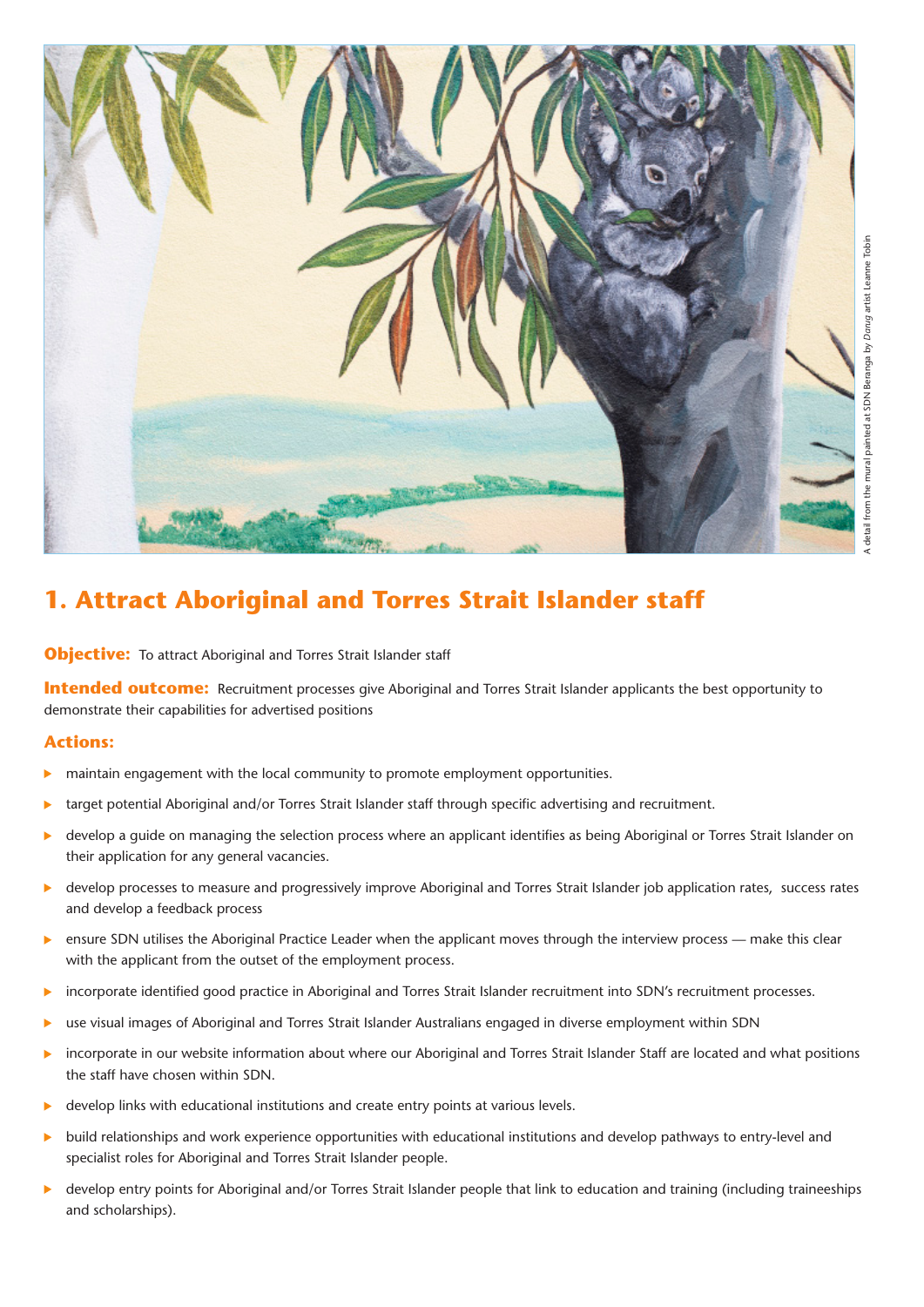- advertise a variety of mainstream positions, not only positions dealing with service delivery to Aboriginal communities, through ь Aboriginal media.
- ensure job ads are written inclusively and in plain English designed to attract a wide pool of suitable applicants, by using appropriate ь language.
- avoid jargon, bureaucratic language or terms that are not familiar to the general public. ь
- provide recruitment information to Aboriginal and Torres Strait Islander community organisations. ь
- include the tag line 'Aboriginal and/or Torres Strait Islander people are encouraged to apply and commitment to working with  $\blacktriangleright$ Aboriginal and/or Torres Strait Islander communities to improve outcomes for Aboriginal and/or Torres Strait Islander people' in advertised positions.
- ь be flexible about application periods and recruitment practices, adjusting recruitment practices to draw out the best in the candidates.
- provide advice on the interview process in advance so that applicants can prepare themselves adequately. ь
- expand the scope of our student program, and Introduce traineeship program for Aboriginal and Torres Strait Islander people. Þ
- ensure Aboriginal and Torres Strait Islanders are represented in our graduate recruitment program (when program commences).

# **2. Retain Aboriginal and Torres Strait Islander staff**

#### **Objective:** To retain Aboriginal and/or Torres Strait Islander staff

**Intended outcome:** A workplace environment that values the employment and retention of Aboriginal and Torres Strait Islander staff.

#### **Actions:**

- **•** provide appropriate professional development opportunities to equip Aboriginal and Torres Strait Islander staff with the skills and confidence to work in the area of their choice.
- actively support Aboriginal and Torres Strait Islander staff to develop skills that are valued by SDN, by ensuring that staff have access ь to professional development opportunities.
- ь provide opportunities to be mentored and to mentor.
- Þ provide opportunities for Aboriginal and Torres Strait Islander staff networks.
- gather information on staff and community perceptions of the agency as a 'good place to work', address specific factors that might ь be adversely affecting retention, conduct exit interviews.
- use exit interviews to identify issues and provide Aboriginal and Torres Strait Islander-specific support where needed as part of our continuous improvement.
- have HR policies that support cultural traditions.

# **3. Support career pathways**

**Objective:** To improve the career pathways of Aboriginal and/or Torres Strait Islander staff

**Intended outcome:** Aboriginal and Torres Islander staff have career pathways supported and are represented at all levels in the organisation. Provide assistance for Aboriginal and Torres Strait Islander staff to map their career pathways.

#### **Actions:**

- ь use the SDN review process to identify Aboriginal and Torres Strait Islander staff with the potential to fill higher level and executive roles.
- actively encourage Aboriginal and Torres Strait Islander staff to participate in a range of strategic opportunities, including  $\blacktriangleright$ encouraging participation in Sector-wide initiatives.